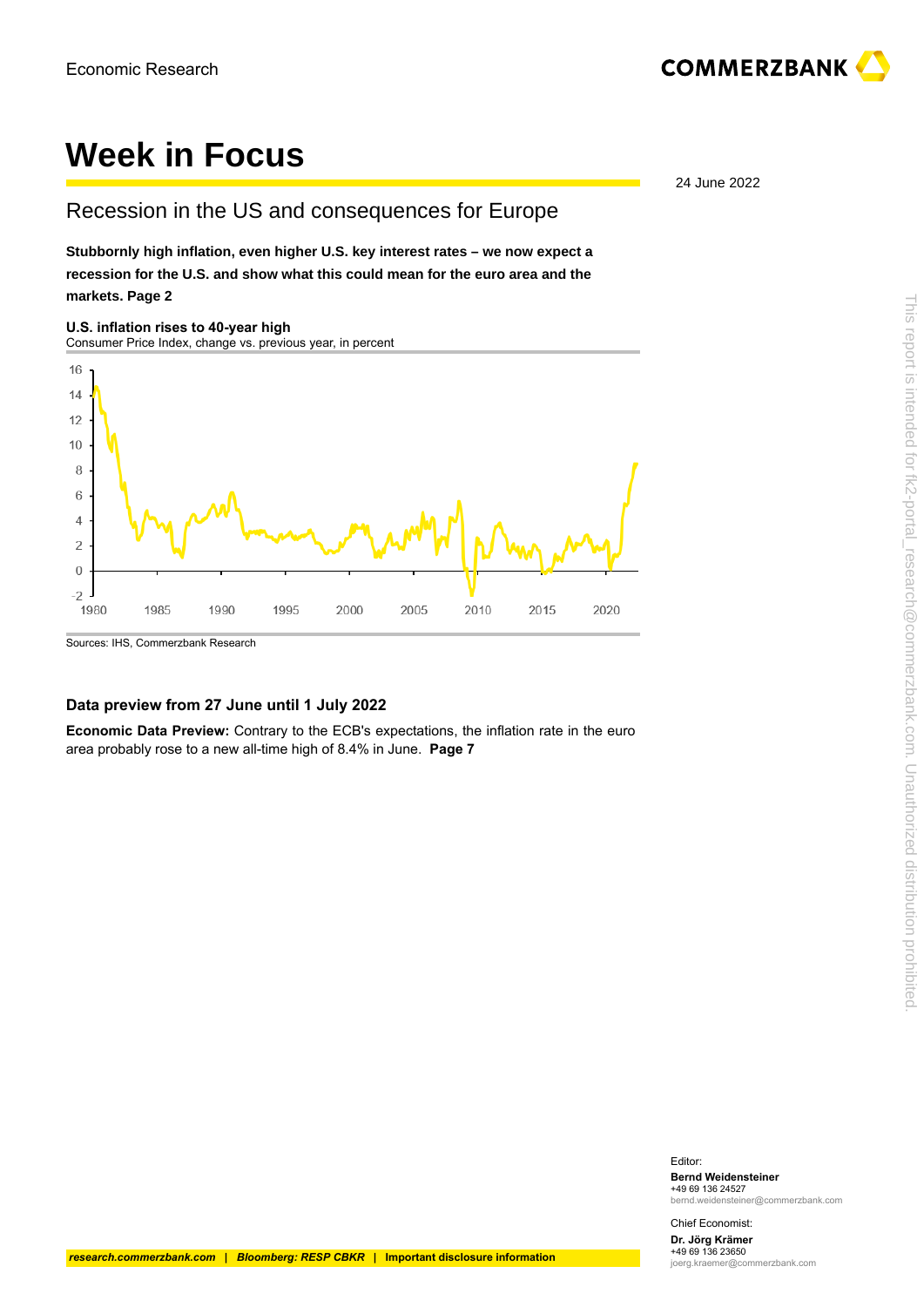### <span id="page-1-0"></span>**Recession in the US and consequences for Europe**

**Dr Jörg Krämer** Tel: +49 69 136 23650 **At our monthly forecast meeting, we raised our already high inflation forecasts once again. At the same time, economic risks have increased due to the monetary policy braking maneuvers, and we now even expect a recession in the US. Hanging over all our forecasts like a sword of Damocles is the possibility that Putin will permanently and completely turn off the gas tap.**

Anyone who read last Friday's "Week in Focus" will have noticed that we had significantly tightened our inflation warnings. At our monthly forecast meeting, we have now backed up our words with deeds. We have once again significantly raised our inflation forecasts for the US and the euro area.

#### **Inflation peak to be reached only in autumn**

For the euro zone and the US, we do not expect inflation to peak until the fall, with inflation rates of over 9% in the USA and 81/2% in the euro zone. We have raised our inflation forecast for the euro zone for the coming year sharply from 2.5% to 4% – mainly because gas and electricity prices are expected to remain high for longer than previously assumed. In addition, food prices are likely to rise even more strongly in 2023 because the increase in production costs (energy, fertilizer, etc.) will be passed on to consumers. For the US, we have raised the inflation forecast for 2023 from 4.5% to 5.0%.

#### **Elevated economic risks**

Due to stubbornly high inflation, the Federal Reserve has accelerated the pace of interest rate hikes and made it clear that it will probably raise its key rate more than generally expected. These more extensive rate hikes by the central bank of the world's largest economy pose a significant economic risk, as do reduced Russian gas supplies. Yesterday's slump in the euro area's purchasing managers' index for manufacturing once again showed how fragile the economic situation is (Chart 1).





Source: IHS, Commerzbank Research

#### **Recession in the U.S.**

In the US, three out of four rate hike cycles since the early 1950s have ended in recession (chart 2). We already saw the US economy on the brink of recession in 2023. In view of the likely faster and more extensive interest rate hikes, we now explicitly expect a temporary decline in US gross domestic product in the first half of next year. As a consequence, economic output in the US is likely to decline slightly by 0.5% on average in the coming year (previously: +1.7%). The recession we forecast is thus unlikely to be as deep as the one following the financial crisis of 2008, because this time there are no significant macroeconomic imbalances – such as the very high level of household debt prior to the financial crisis.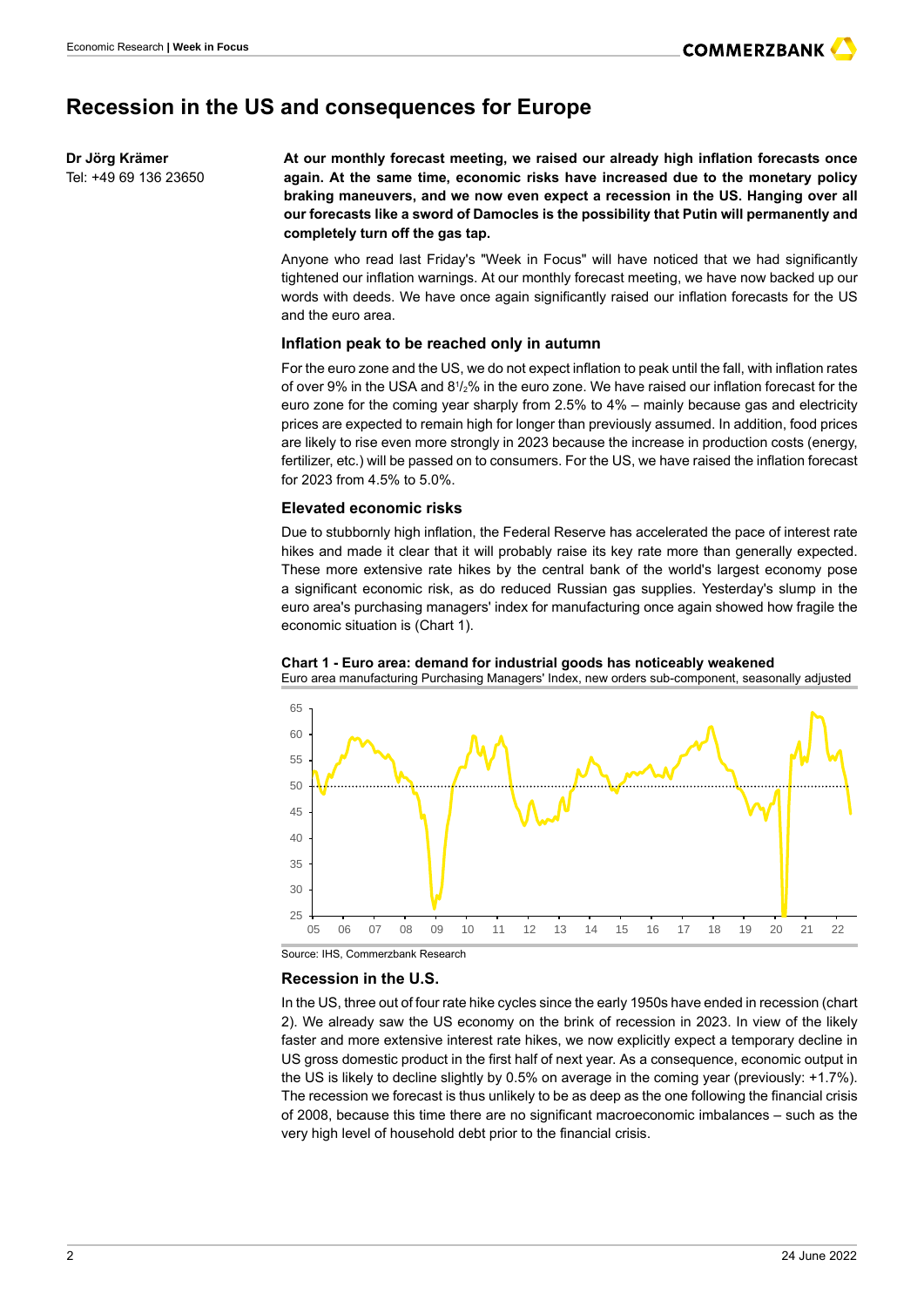### **COMMERZBANK**

#### **Chart 2 - Soft landing: Only 1 in 4 attempts succeeds**

Effective fed funds rate, monthly average in %. Grey-shaded areas: recessions as determined by the NBER. Arrows indicate soft landings.



Source: IHS, NBER, Commerzbank Research

#### **Significantly lower growth in Germany and the EMU**

The USA is still the world's largest economy and an important trading partner for Germany. In this respect, a recession there is also a warning signal for Germany and the euro area – especially as energy prices should continue to rise significantly due to reduced Russian gas supplies, which will reduce consumers' purchasing power.

We have lowered our growth forecasts significantly, from 2.5% to 1.0% for Germany in 2023. We have reduced the 2023 forecast for the euro zone from 2.1% to just 0.8%. We are thus significantly more cautious than the average of economists (2.0%).

The fact that we are not forecasting a recession for Germany and the euro zone, unlike for the US, is mainly due to the bulging order books in the manufacturing sector, which are fuller in Germany, for example, than even in the early 1960s when the country was still in a reconstruction boom (Chart 3). If China gradually relaxes its zero-corona policy from the turn of the year and the supply bottlenecks ease, German companies could start to work off their high order backlogs. If they took two years to normalize, this would increase the level of gross domestic product by 1.5% over this period. This shows how high the pent-up demand is.

#### **Chart 3 - German industry: Record high for orders in hand**

Orders on hand in production months, industry excluding food and beverages, seasonally adjusted quarterly figures



Source: IHS, Ifo, Commerzbank Research

#### **Central banks – between inflation and growth fears**

More inflation, less growth – the Fed and the ECB are likely to behave differently in this area of tension.

**• Federal Reserve**: Fed chair Jerome Powell has said that the Fed is focusing on fighting inflation and accepting rising economic risks. It is likely to raise its key interest rate to as high as 4.0%, rather than just 3.5% as we previously expected, due to the increased inflation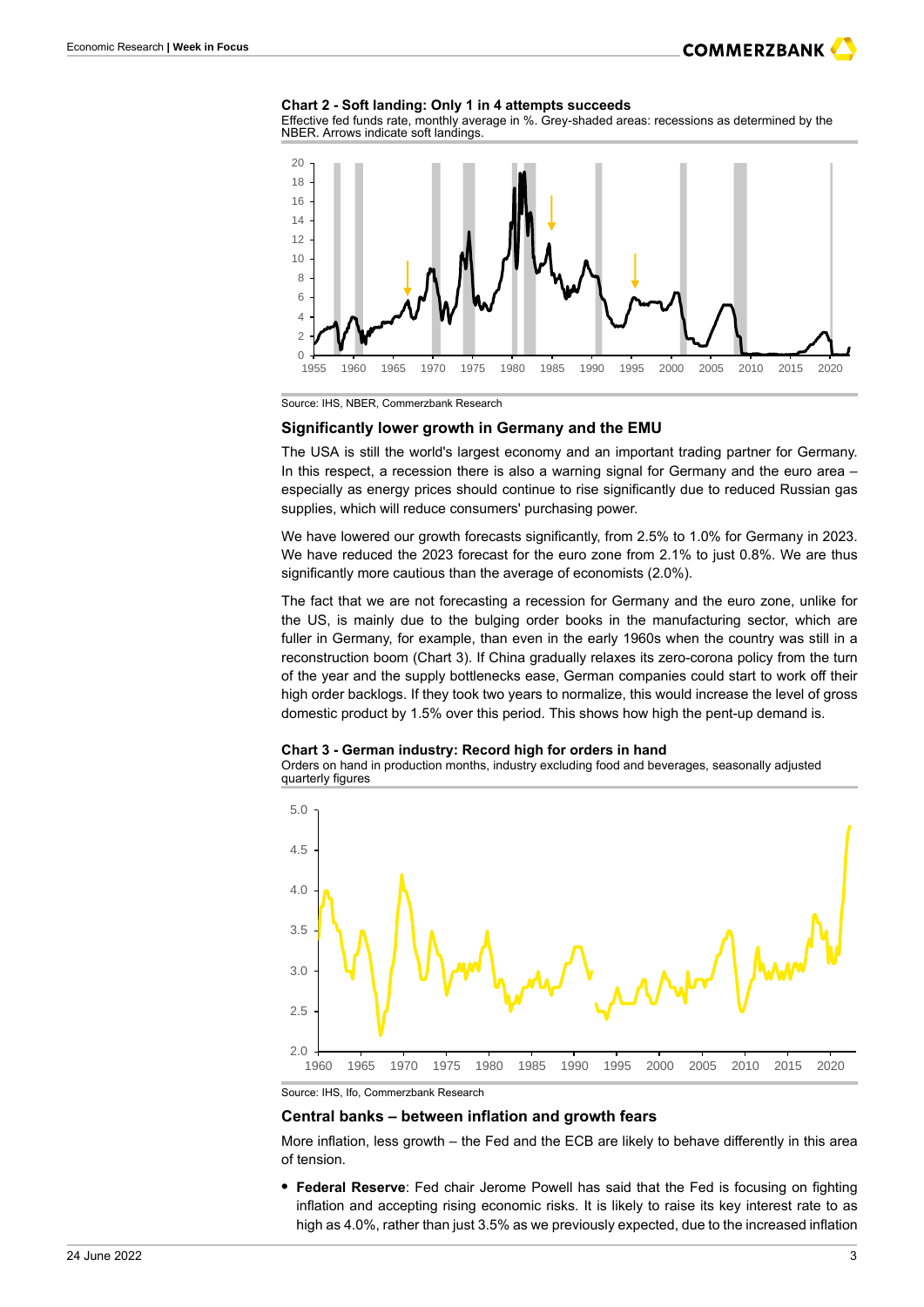risks. As far as the pace of rate hikes is concerned, the Fed is likely to raise its key rate by a further 75 basis points at each of the next two meetings. For the November and December meetings, we expect steps of 50 and 25 basis points; by the end of the year, the key rate would then stand at 4.0%. After that, the Fed is likely to keep the key rate constant for the time being due to the rising risks of recession and then cut it again for the first time around the middle of the year in response to the recession that will then be visible.

**• ECB:** We have also discussed intensively whether the ECB, like the Fed, will raise its key rate more than previously forecast because of the higher inflation risks. But traditionally, the ECB reacts very sensitively to a deterioration in the economic outlook. We have therefore decided to confirm our previous ECB forecast despite higher inflation: After a 25 basis point rate hike announced in July, the ECB is likely to raise its key rates by 50 basis points in September, as envisaged. After that, we see four further increases of 25 basis points each, so that the deposit rate would stand at 1.5% in the spring. A majority for these rate hikes will probably come about because the hawks in the Governing Council are likely to agree to a new low-threshold aid package for the highly indebted southern states. Under such a so-called anti-fragmentation instrument, the ECB is likely to tolerate only fairly low risk premiums for the bonds of the southern countries compared with German government bonds. If spreads rose above these lowish thresholds, the ECB could sell German government bonds and invest the proceeds in Italian government bonds, for example, according to agency reports. Such a swap would have the advantage that the stock of all bonds held by the ECB would remain unchanged, the money supply would not increase and thus the goal of lower inflation again would not be thwarted. But of course, such a program would definitively remove the incentives for countries like Italy to tackle necessary reforms and put their public finances in order.

#### **Consequences for financial markets**

**Bond yields:** More inflation and higher US key interest rates in themselves suggest that the rise in bond yields is not quite over yet. On the other hand, there are increasingly clear signs of a recession in the US, to which the Fed is likely to respond by lowering key rates again in the end. All in all, we have made little change to our forecasts for the yield on the ten-year German government bond. We continue to assume that the rise in yields is not quite through yet with a view to the end of the year (see forecast tables at the end of the document).

**EUR-USD:** The EUR-USD exchange rate is likely to continue to suffer initially from special factors such as the Ukraine war and the risk of a halt in Russian gas supplies. But with the U.S. recession and Fed rate cuts we expect next year, the expected interest rate advantage of the US dollar should diminish again and EUR-USD should recover.

**DAX:** For equities, we remain more cautious than ever. According to our new forecasts, economic risks have increased significantly not only in the USA but also in the euro zone. Analysts are likely to significantly downgrade their still far too optimistic estimates for the corporate earnings of DAX companies. All in all, the correction in the DAX is unlikely to be over yet.

#### **Natural gas supply as major risk**

Hanging over all these forecasts like a sword of Damocles is the possibility that Putin will permanently turn off the gas tap completely. If this were to happen, the German economy would be plunged into a severe recession; in such a risk scenario, a collapse in GDP like that seen after the financial crisis (2009: -5.7%) would be realistic. First, all energy prices would rise massively, so that significantly more purchasing power would flow abroad than in the two oil price shocks of the 1970s. Second, in such a scenario, gas purchases would be rationed for numerous energy-intensive sectors, causing production there to collapse. Third, it would eliminate many inputs for other manufacturing sectors, leading to further production declines. If such a severe recession were to occur, the ECB would cancel its cycle of interest rate hikes and not resume them until the crisis was over.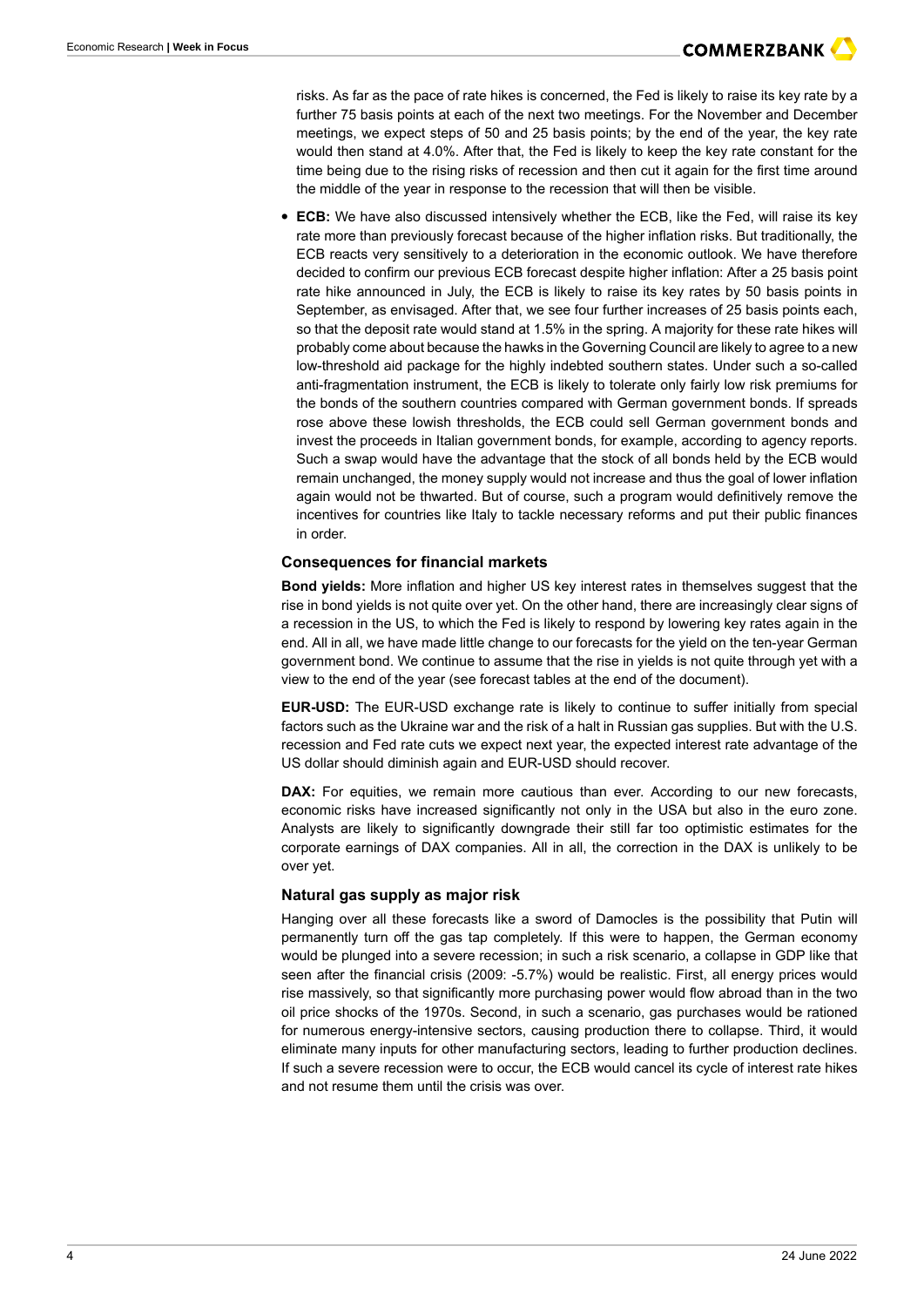## **Research contacts (E Mail: firstname.surname@commerzbank.com)**

| Economic Research   Week in Focus                    |                                                                                                                                                                                                                                                                                                                                  |                                                                                                                            | <b>COMMERZBANK</b>                                  |  |  |  |
|------------------------------------------------------|----------------------------------------------------------------------------------------------------------------------------------------------------------------------------------------------------------------------------------------------------------------------------------------------------------------------------------|----------------------------------------------------------------------------------------------------------------------------|-----------------------------------------------------|--|--|--|
|                                                      |                                                                                                                                                                                                                                                                                                                                  |                                                                                                                            |                                                     |  |  |  |
|                                                      |                                                                                                                                                                                                                                                                                                                                  |                                                                                                                            |                                                     |  |  |  |
|                                                      |                                                                                                                                                                                                                                                                                                                                  | $\textsf{Research~contacts}_{\textsf{(E-Mail: first name. surname@commerzbank.com)}}$                                      |                                                     |  |  |  |
|                                                      |                                                                                                                                                                                                                                                                                                                                  | <b>Chief Economist</b><br>Dr Jörg Krämer<br>+49 69 136 23650                                                               |                                                     |  |  |  |
| <b>Economic Research</b>                             |                                                                                                                                                                                                                                                                                                                                  | <b>Interest Rate &amp; Credit Research</b>                                                                                 | <b>FX &amp; Commodities Research</b>                |  |  |  |
| Dr Jörg Krämer (Head)<br>+49 69 136 23650            |                                                                                                                                                                                                                                                                                                                                  | Christoph Rieger (Head)<br>+49 69 136 87664                                                                                | Ulrich Leuchtmann (Head)<br>+49 69 136 23393        |  |  |  |
| +49 69 136 22322                                     |                                                                                                                                                                                                                                                                                                                                  | Dr Ralph Solveen (Deputy Head; Germany) Michael Leister (Head Rates)<br>+49 69 136 21264                                   | Antje Praefcke (FX)<br>+49 69 136 43834             |  |  |  |
| Dr Christoph Balz (USA. Fed)<br>+49 69 136 24889     |                                                                                                                                                                                                                                                                                                                                  | Rainer Guntermann<br>+49 69 136 87506                                                                                      | Elisabeth Andreae (FX)<br>+49 69 136 24052          |  |  |  |
| Dr Michael Schubert (ECB)<br>+49 69 136 23700        |                                                                                                                                                                                                                                                                                                                                  | Hauke Siemßen<br>+49 69 136 49496                                                                                          | Tatha Ghose (FX)<br>+44 20 7475 8399                |  |  |  |
| Dr Marco Wagner (Germany, Italy)<br>+49 69 136 84335 |                                                                                                                                                                                                                                                                                                                                  | <b>Ted Packmohr</b><br>(Head Covered Bonds and Financials)                                                                 | Charlie Lay (FX)<br>+65 63 110111                   |  |  |  |
| Bernd Weidensteiner (USA, Fed)<br>+49 69 136 24527   |                                                                                                                                                                                                                                                                                                                                  | +49 69 136 87571<br>Marco Stoeckle                                                                                         | You-Na Park (FX)<br>+49 69 136 42155                |  |  |  |
| Christoph Weil (Euro area, France,                   |                                                                                                                                                                                                                                                                                                                                  | (Head Corporate Credit)<br>+49 69 136 82114                                                                                | Daniel Briesemann (Commodities)<br>+49 69 136 29158 |  |  |  |
| Switzerland)<br>+49 69 136 24041                     |                                                                                                                                                                                                                                                                                                                                  |                                                                                                                            | Carsten Fritsch (Commodities)<br>+49 69 136 21006   |  |  |  |
| Hao Zhou (EM)<br>+65 6311 0166                       |                                                                                                                                                                                                                                                                                                                                  |                                                                                                                            | Barbara Lambrecht (Commodities)                     |  |  |  |
|                                                      |                                                                                                                                                                                                                                                                                                                                  |                                                                                                                            | +49 69 136 22295                                    |  |  |  |
|                                                      |                                                                                                                                                                                                                                                                                                                                  |                                                                                                                            |                                                     |  |  |  |
|                                                      |                                                                                                                                                                                                                                                                                                                                  |                                                                                                                            |                                                     |  |  |  |
|                                                      |                                                                                                                                                                                                                                                                                                                                  |                                                                                                                            |                                                     |  |  |  |
| <b>Other publications</b> (examples)                 |                                                                                                                                                                                                                                                                                                                                  |                                                                                                                            |                                                     |  |  |  |
| <b>Economic Research:</b>                            | Economic Briefing (up-to-date comment on main indicators and events)<br>Economic Insight (detailed analysis of selected topics)<br>Economic and Market Monitor (chart book presenting our monthly global view)                                                                                                                   |                                                                                                                            |                                                     |  |  |  |
| <b>Commodity Research:</b>                           | Commodity Daily (up-to-date comment on commodities markets)<br>Commodity Spotlight (weekly analysis of commodities markets and forecasts)                                                                                                                                                                                        |                                                                                                                            |                                                     |  |  |  |
| Interest Rate &<br><b>Credit Research:</b>           | Ahead of the Curve (flagship publication with analysis and trading strategy for global bond markets<br>European Sunrise (daily comment and trading strategy for euro area bond markets)<br>Rates Radar (ad-hoc topics and trading ideas for bond markets)<br>Covered Bonds Weekly (weekly analysis of the covered bonds markets) |                                                                                                                            |                                                     |  |  |  |
| FX Strategy:                                         |                                                                                                                                                                                                                                                                                                                                  | Daily Currency Briefing (daily comment and forecasts for FX markets)<br>FX Hot Spots (ad hoc analysis of FX market topics) |                                                     |  |  |  |

### **Other publications** (examples)

| <b>Economic Research:</b>                             | Economic Briefing (up-to-date comment on main indicators and events)<br>Economic Insight (detailed analysis of selected topics)<br>Economic and Market Monitor (chart book presenting our monthly global view)                                                                                                                   |
|-------------------------------------------------------|----------------------------------------------------------------------------------------------------------------------------------------------------------------------------------------------------------------------------------------------------------------------------------------------------------------------------------|
| <b>Commodity Research:</b>                            | Commodity Daily (up-to-date comment on commodities markets)<br>Commodity Spotlight (weekly analysis of commodities markets and forecasts)                                                                                                                                                                                        |
| <b>Interest Rate &amp;</b><br><b>Credit Research:</b> | Ahead of the Curve (flagship publication with analysis and trading strategy for global bond markets<br>European Sunrise (daily comment and trading strategy for euro area bond markets)<br>Rates Radar (ad-hoc topics and trading ideas for bond markets)<br>Covered Bonds Weekly (weekly analysis of the covered bonds markets) |
| <b>FX Strategy:</b>                                   | Daily Currency Briefing (daily comment and forecasts for FX markets)<br>FX Hot Spots (ad hoc analysis of FX market topics)                                                                                                                                                                                                       |

To receive these publications, please ask your Commerzbank contact.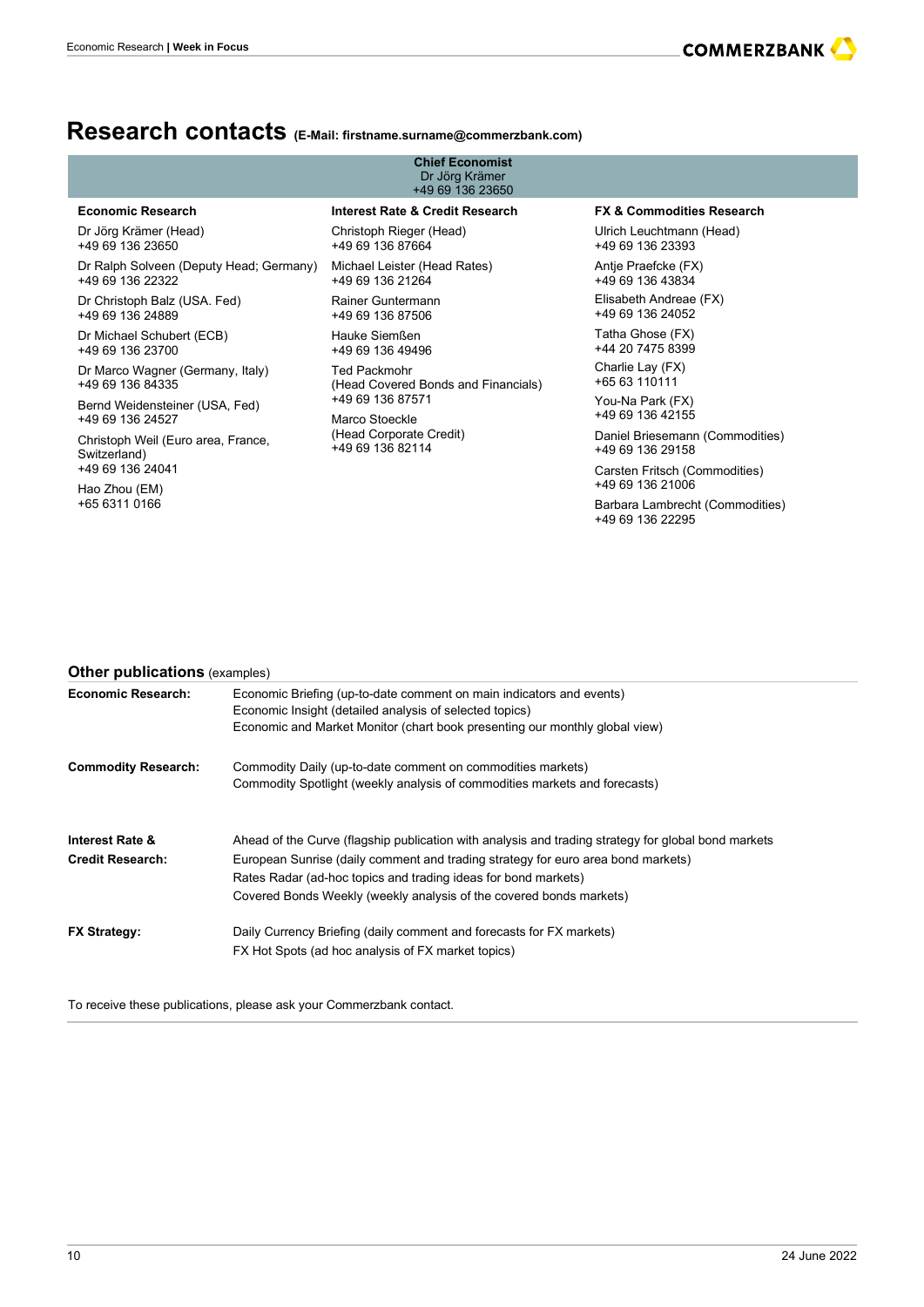

<span id="page-5-0"></span>In accordance with ESMA MAR requirements this report was completed 24/6/2022 07:40 CEST and disseminated 24/6/2022 07:40 CEST.

This document has been created and published by the Group Research department (GM-R) within the Group Management division of Commerzbank AG, Frankfurt/ Main or Commerzbank's branch offices mentioned in the document. Commerzbank AG is a provisionally registered swap dealer with the CFTC.

**Please note that the author(s) certify that (a) the views expressed in this report accurately reflect their personal views; and (b) no part of their compensation was, is, or will be directly or indirectly related to the specific recommendation(s) or views expressed by them contained in this document. The research analyst(s) named on this report are not registered / qualified as research analysts with FINRA. Such research analyst(s) may not be associated persons of Commerz Markets LLC and therefore may not be subject to FINRA Rule 2241 restrictions on communications with a subject company, public appearances and trading securities held by a research analyst account.**

It has not been determined in advance whether and in what intervals this document will be updated. Unless otherwise stated current prices refer to the most recent trading day's closing price or spread which may fluctuate.

#### **Conflicts of interest**

Disclosures of potential conflicts of interest relating to Commerzbank AG, its affiliates, subsidiaries (together "Commerzbank") and its relevant employees with respect to the issuers, financial instruments and/or securities forming the subject of this document valid as of the end of the month prior to publication of this document\*:

Please refer to the following link for disclosures on companies included in compendium reports or disclosures on any company covered by Commerzbank analysts: **<https://commerzbank.bluematrix.com/sellside/Disclosures.action>**\*

\*Updating this information may take up to ten days after month end.

#### **Disclaimer**

This document is for information purposes only and does not take into account specific circumstances of any recipient. The information contained herein does not constitute the provision of investment advice. It is not intended to be and should not be construed as a recommendation, offer or solicitation to acquire, or dispose of, any of the financial instruments and/or securities mentioned in this document and will not form the basis or a part of any contract or commitment whatsoever. Investors should seek independent professional advice and draw their own conclusions regarding suitability of any transaction including the economic benefits, risks, legal, regulatory, credit, accounting and tax implications.

The information in this document is based on public data obtained from sources believed by Commerzbank to be reliable and in good faith, but no representations, guarantees or warranties are made by Commerzbank with regard to accuracy, completeness or suitability of the data. Commerzbank has not performed any independent review or due diligence of publicly available information regarding an unaffiliated reference asset or index. The opinions and estimates contained herein reflect the current judgement of the author(s) on the date of this document and are subject to change without notice. The opinions do not necessarily correspond to the opinions of Commerzbank. Commerzbank does not have an obligation to update, modify or amend this document or to otherwise notify a reader thereof in the event that any matter stated herein, or any opinion, projection, forecast or estimate set forth herein, changes or subsequently becomes inaccurate.

In order to address potential conflicts of interest Commerzbank's Research department operates independently of other business units of the bank. This is achieved by way of physical and administrative information barriers and separate reporting lines as well as by written internal policies and procedures.

This communication may contain trading ideas where Commerzbank may trade in such financial instruments with customers or other counterparties. Any prices provided herein (other than those that are identified as being historical) are indicative only, and do not represent firm quotes as to either size or price. The past performance of financial instruments is not indicative of future results. No assurance can be given that any financial instrument or issuer described herein would yield favourable investment results. Any forecasts or price targets shown for companies and/or securities discussed in this document may not be achieved due to multiple risk factors including without limitation market volatility, sector volatility, corporate actions, the unavailability of complete and accurate information and/or the subsequent transpiration that underlying assumptions made by Commerzbank or by other sources relied upon in the document were inapposite.

Commerzbank and or its affiliates may act as a market maker in the instrument(s) and or its derivative that has been mentioned in our research reports. Employees of Commerzbank and or its affiliates may provide written or oral commentary, including trading strategies, to our clients and business units that may be contrary to the opinions conveyed in this research report. Commerzbank may perform or seek to perform investment banking services for issuers mentioned in research reports.

Neither Commerzbank nor any of its respective directors, officers or employees accepts any responsibility or liability whatsoever for any expense, loss or damages arising out of or in any way connected with the use of all or any part of this document.

Commerzbank may provide hyperlinks to websites of entities mentioned in this document, however the inclusion of a link does not imply that Commerzbank endorses. recommends or approves any material on the linked page or accessible from it. Commerzbank does not accept responsibility whatsoever for any such material, nor for any consequences of its use.

This document is for the use of the addressees only and may not be reproduced, redistributed or passed on to any other person or published, in whole or in part, for any purpose, without the prior, written consent of Commerzbank. The manner of distributing this document may be restricted by law or regulation in certain countries, including the United States. Persons into whose possession this document may come are required to inform themselves about and to observe such restrictions. By accepting this document, a recipient hereof agrees to be bound by the foregoing limitations.

#### **Additional notes to readers in the following countries:**

**Germany:** Commerzbank AG is registered in the Commercial Register at Amtsgericht Frankfurt under the number HRB 32000. Commerzbank AG is supervised by both the German regulator, Bundesanstalt für Finanzdienstleistungsaufsicht (BaFin), Graurheindorfer Strasse 108, 53117 Bonn, Marie-Curie-Strasse 24-28, 60439 Frankfurt am Main and the European Central Bank, Sonnemannstrasse 20, 60314 Frankfurt am Main, Germany.

**United Kingdom**: This document has been issued or approved for issue in the United Kingdom by Commerzbank AG London Branch. Commerzbank AG, London Branch is authorised and regulated by Bundesanstalt für Finanzdienstleistungsaufsicht (BaFin) and the European Central Bank. Authorised by the Prudential Regulation Authority and with deemed variation of permission. Subject to regulation by the Financial Conduct Authority and limited regulation by the Prudential Regulation Authority. Details of the Temporary Permissions Regime, which allows EEA-based firms to operate in the UK for a limited period while seeking full authorisation, are available on the Financial Conduct Authority's website. This document is directed exclusively to eligible counterparties and professional clients. It is not directed to retail clients. No persons other than an eligible counterparty or a professional client should read or rely on any information in this document. Commerzbank AG, London Branch does not deal for or advise or otherwise offer any investment services to retail clients.

**United States:** To the extent this report is distributed to U.S. investors, it is restricted from being sent to U.S. retail investors. Commerz Markets LLC ("CMLLC") is a U.S. registered broker-dealer and wholly owned subsidiary of Commerzbank AG. For securities purposes, Commerzbank AG provides this report as a third-party report, therefore the involved research analysts may not be registered with FINRA and the reports are not subject to the full provisions of FINRA Rule 2242. Any securities transactions by US investors resulting from this report must be effected with CMLLC. CMLLC is a member of FINRA and SIPC. Banking and swap services in the U.S. will be provided by Commerzbank AG in accordance with the Dodd-Frank Wall Street Reform and Consumer Protection Act. Commerzbank AG is not a member of SIPC and is a provisionally registered swap dealer with the CFTC.

**Canada:** The information contained herein is not, and under no circumstances is to be construed as, a prospectus, an advertisement, a public offering, an offer to sell securities described herein, solicitation of an offer to buy securities described herein, in Canada or any province or territory thereof. Any offer or sale of the securities described herein in Canada will be made only under an exemption from the requirements to file a prospectus with the relevant Canadian securities regulators and only by a dealer properly registered under applicable securities laws or, alternatively, pursuant to an exemption from the dealer registration requirement in the relevant province or territory of Canada in which such offer or sale is made. Under no circumstances is the information contained herein to be construed as investment advice in any province or territory of Canada and is not tailored to the needs of the recipient. In Canada, the information contained herein is intended solely for distribution to